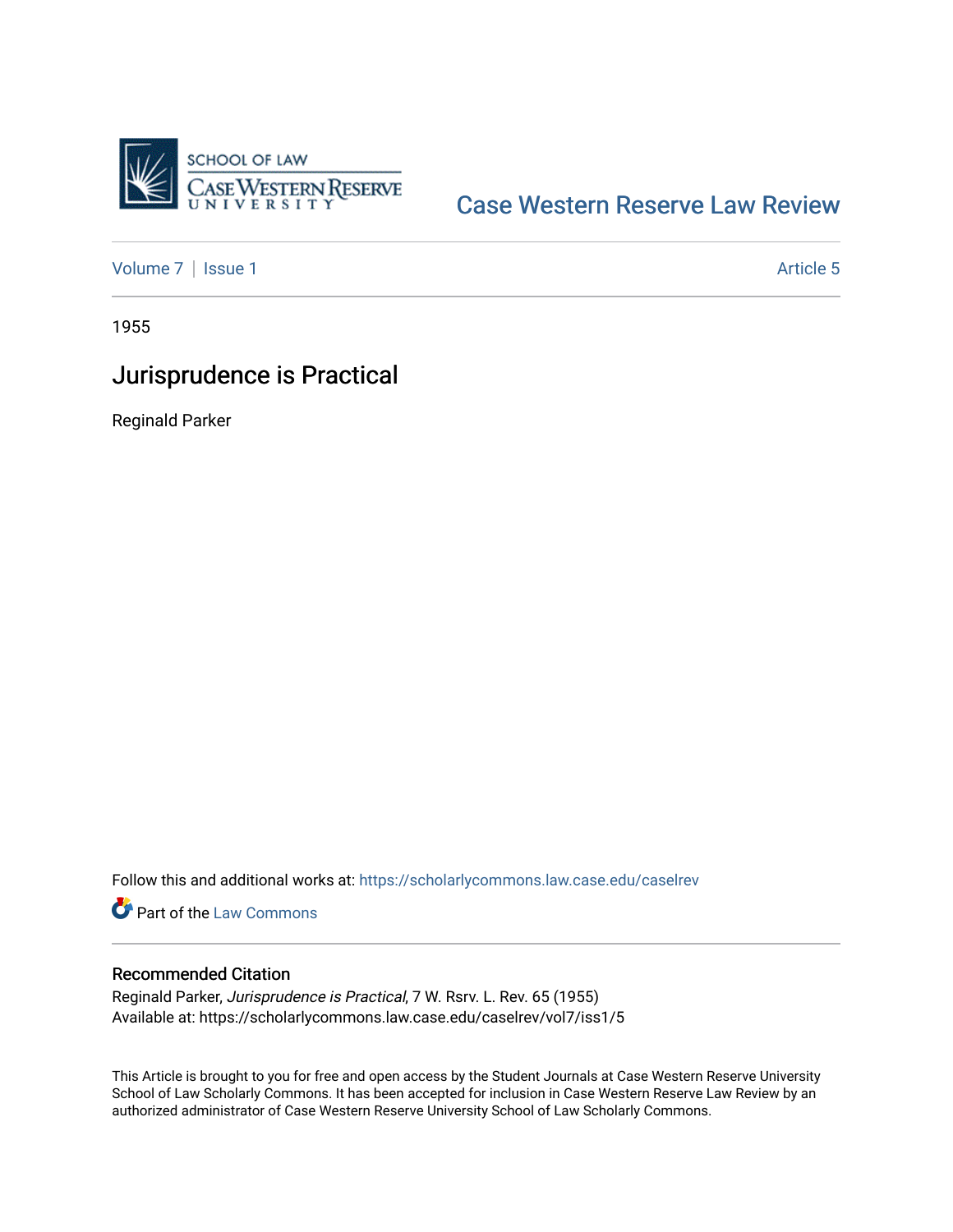## **Jurisprudence Is Practical**

#### *Reginald Parker*

**M** OST PRACTICING LAWYERS and even some law teachers still regard jurisprudence as a "fancy" subject that has a "mere cultural" value. Now, I for one would not belittle "cultural" subjects, such as Latin or history, and if there is anything by which the cultural level of American college graduates in general and lawyers in particular can be raised, I will support it. As to fanciness -- who knows what is "fancy" and what is "practical"? Copyright law or admiralty becomes eminently practical as soon as a case touching upon those matters comes along. I, for instance, earned

THE **AuTHOR (LL.B. and J.D.,** 1927, Univer- Canon Law and thus could sity of Vienna) was born in Phoenicia, New help a couple who **had** York. He is Professor of Law at Willamette Total Title is included to the act winducture been turned down by five

one of my largest fees because I was versed in other lawyers whose knowledge did not include this

"fancy" subject. More power to both fanciful and cultural pursuits! It is, however, the purpose of this paper to demonstrate that jurisprudence should be studied not because of its undeniable cultural value nor because it is a bit out of the way and hence thought to be "fancy," but rather because it is eminently useful and of practical value.

*Iuris prudentia* in Latin means what it still means in German,' where *Jurisprudenz* is used as the older word for *Rechtwissenschaft:* the sum total of law as a taught discipline. To study *Jurisprudenz* in those languages means simply to study law. The French usage differs. In that language *la jurisprudence* is what we might call the trend of decisions, as distinguished from *la doctrine,* which is the prevailing opinion or theory on a point of law among professors and legal writers. Some older English writers have used the word jurisprudence in the French sense, as do Louisiana decisions and writers, somewhat unnecessarily it seems. In modern common English usage, however, jurisprudence can be defined as the science of the law, the science that explains the nature and purpose of any legal order.<sup>2</sup>

<sup>&#</sup>x27;Admittedly, the Romans were a bit vague about the nature of the legal science. See, e.g., *luris prudentia est divinarum atque humanarum votitia, iusti atque iniust scientia* ("Jurisprudence is the knowledge of things divine, the science of the just and the unjust.") Institutiones 1, 1, 1.

<sup>2</sup>W. W. Buckland, Some Reflections on Jurisprudence **1-5** (1945), gives a good critique of the term jurisprudence, which contrasts with legal philosophy.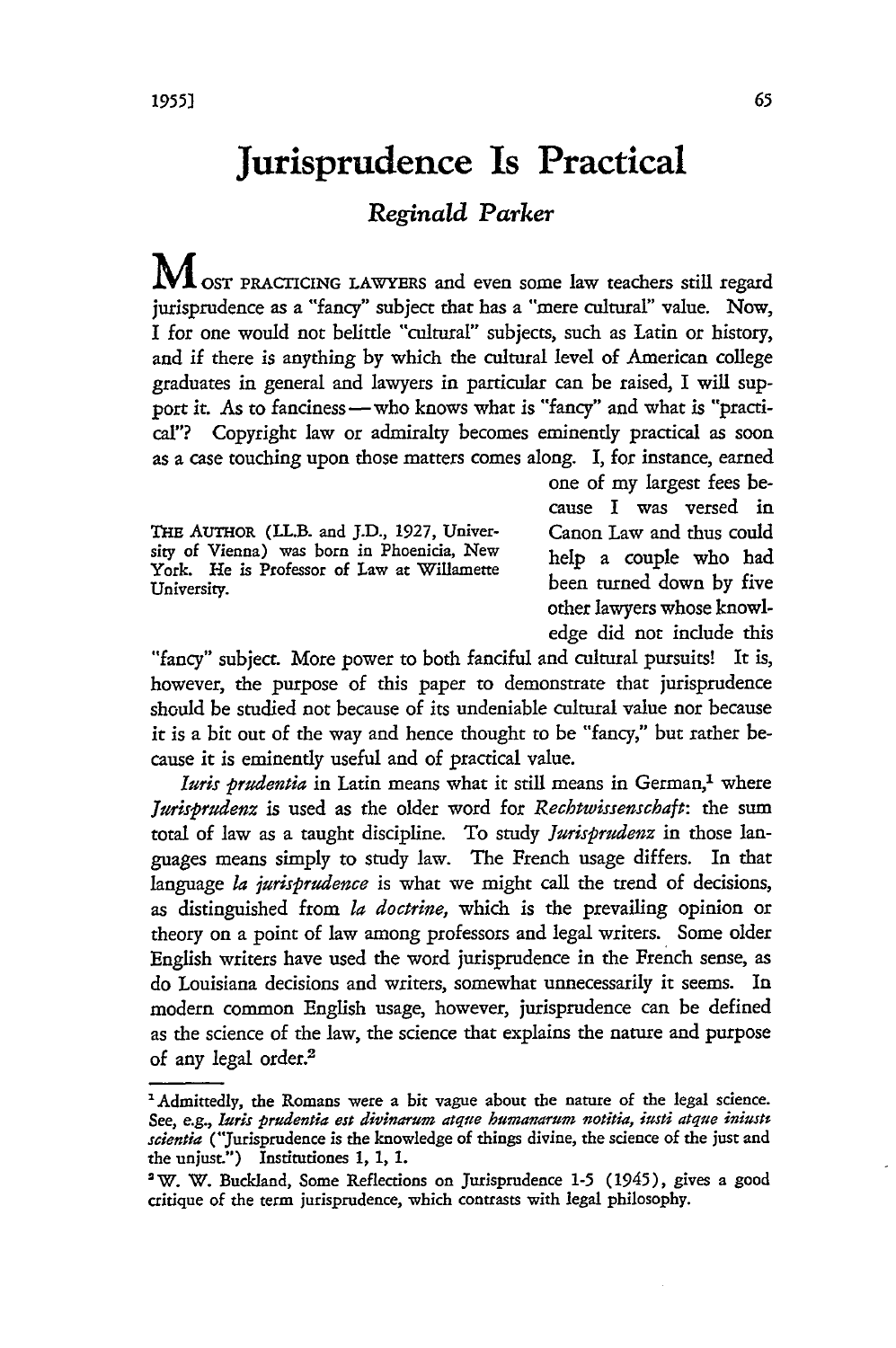It is not easily conceivable that a physician or astronomer should be ignorant as to what their respective sciences are concerned with. Lawyers, on the other hand, are rarely able to define or even explain what their science is about. This, however, is due not to a greater degree of uneducatedness on the part of lawyers but rather to an innate difference between physical and speculative, especially normative, sciences. Physicists, astronomers and doctors deal with causal problems, that is, with the description and investigation of events as they follow, or seem to follow, from one another. A doctor may therefore quite easily refer to medicine as the science that studies the functions and propensities of the human body, of diseases and their causes and their cures, i.e., of facts and realities. And the astronomer thinks of his science as dealing with the composition, motion and other characteristics of celestial phenomena. **All** natural scientists deal with realities, with the world of cause and effect. If he had never heard of a definition of his science, the natural scientist could make it up at any time with no particular mental effort.

But what is law? We know that it "must" be "applied" or "enforced," but this recognition amounts to a mere vague statement and does not enlighten us as to the nature of the law. The scientist deals with causal laws-"when A is present, B will result." The sum total of such laws make up his particular discipline. Lawyers at times express themselves simi $l$ arly - "when a person steals, he will be jailed" - but this is patently incorrect, for if it would causally follow that anybody who steals will be incarcerated, we would need no law forbidding theft! Yet the frequent confusion between causal "laws" and the norms that concern the lawyer have greatly contributed to the creation of the natural-law myth.<sup>3</sup> In short, we are dealing with a legal, or normative, order whose essence can be reduced to the statement, "When there is A, there *ought* to be (or 'shall' be) B." Law does not connect facts causally but normatively. If a so-called causal law "fails to work," the law must of necessity be wrong, or inaccurately stated in some respect. Thus the law of gravity is said to affect bodies regardless of their weight. But everybody knows that under normal circumstances a stone falls with greater speed to the ground than, say, a feather. This is due to air resistance, which means that gravity produces the effects ascribed to it only in a vacuum and must be amended, as it were, if one wishes to speak of falling objects in a space that is filled with air.

A law in the lawyer's sense-a norm-on the other hand, cannot so easily be analyzed. It is valid quite regardless of its effect. A recent report in the New York Times told its readers that 85% of the thefts in

<sup>&#</sup>x27;The typical natural lawyer believes that there "exists," **as** a reality, **a** perfect, universally valid legal order that can **and** ought **to** be "found" like **a** corporeal object.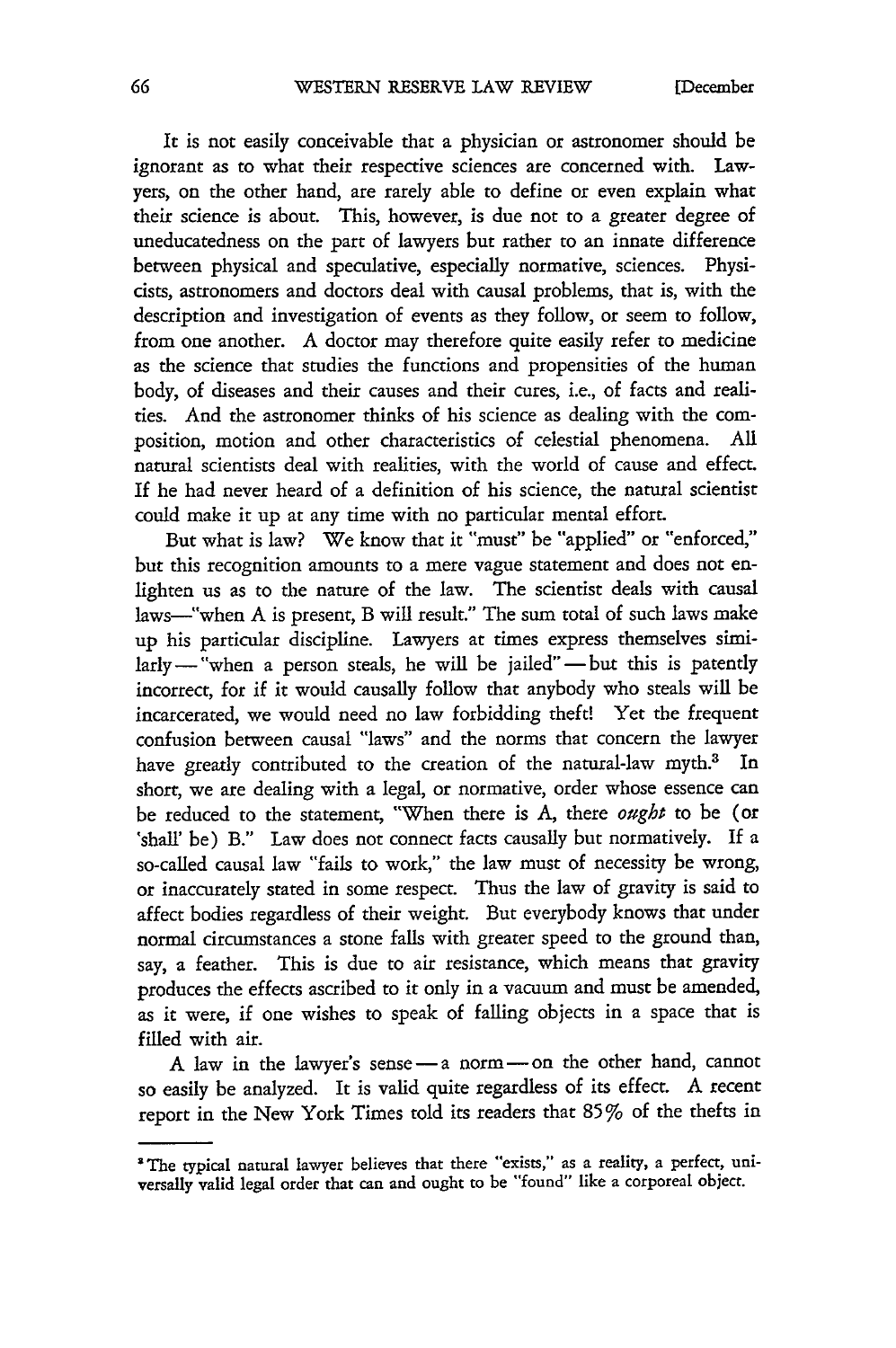New York City go unpunished; yet who would deny that theft is "against the law" in New York! In other words, law is "valid" even though it may not be very efficacious, an assertion which of course would be nonsensical if made of a physical, i.e., a causal, law. This bit of mental gymnastics is quite necessary if one seeks to ascertain the nature of the legal order, a task with which every lawyer should confront himself at some stage of his career, either in law school or in practice. A good school, indeed, will not fail to offer jurisprudence, that is, a course concerning itself with the legal order itself.

To arrive at a list of the essential characteristics of the legal order, then, is one of our goals. Our statement that it is a normative or "ought" system does not exhaust the matter, for there are other systems which fit that description such as religion, morals, ethics, and even etiquette. Some of them can be distinguished from the legal order by their lack of coercive force, but that is a somewhat tenuous distinction. Actually, the compulsion inherent in the ethical or moral order is social contempt, although it might be argued that the moral order of some people (ideal Puritans, for example, if there ever were such men) exists only in their own conscience. A better distinction might be the lack of centralization in the non-legal norms; yet some religions are highly centralized. We will therefore recognize as the most valid distinction the fact that the legal order emanates from, and indeed is identical with, the state.

At this stage of the study of jurisprudence the *practical-minded* lawyer and law student have already gained an advantage over those who have only blurred notions of their own field of activity: he has a detached and logically trained view of the law. He can unmask empty phrases. He can, for instance, reduce the often-heard maxim of the "government of law and not of men" to its proper size and meaning, viz., "a government of ascertainable, detailed, pre-existing law and not of men who have authority to create new law *ad hoc."* For if law and state are one, and if the government is the representative of the state, there can be no government that is not "of law." Ours is a government of law, as was that of Hitler. He acted pursuant to the supreme German law that gave the Nazi party and especially Hider "all power," i.e., authority to make any law. But it was not civilized, decent law that so authorized him.

The student of jurisprudence has no difficulty in perceiving the problem that existed before and was put to some test by the *Steel Seizure* case:<sup>4</sup> whether the President has "inherent" emergency powers, such as would enable him to seize property for the sake of the common weal. The student knows, first, that the preferable expression for "power" (a word more appropriately used to describe the physical, causal world) is

<sup>&#</sup>x27;Youngstown Sheet & Tube Co. v. Sawyer, 343 U.S. 579 (1952).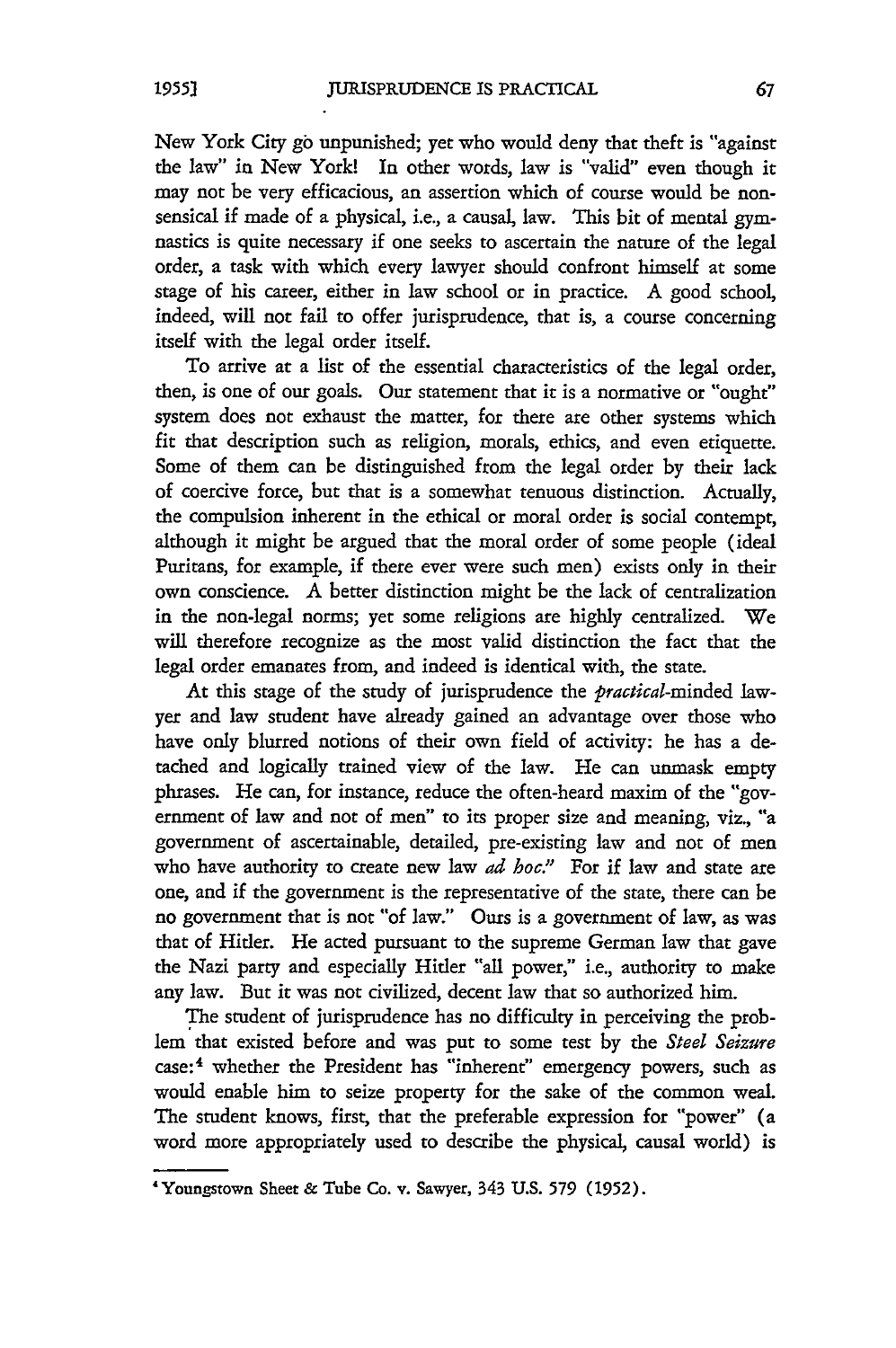"authority." He knows, further, that any authority of a state organ, such as the President, is necessarily a legal authority. And, finally, the student knows that this is another way of saying that his authority must be based on some law. There was no such written emergency law or constitutional provision. Hence, "the recognition of a presidential authority so farreaching as to include the power to change the law would be synonymous with recognition of a second, unwritten, constitution conferring undetermined authorities upon the Chief Executive."<sup>5</sup> This, fortunately, the Supreme Court refused to do.

Discussions such as these lead to the very useful recognition of the fact that law-and every legal authority-must be based on law to be valid. Any legal norm derives its validity from some other, "higher" legal norm. If a state board issues a regulation, this is valid only because some state statute so authorizes. The state statute is valid because it is authorized by the state constitution; and the state constitution is valid only if it is authorized by, i.e., does not contravene, the Federal Constitution. On what norm, then, is the Constitution based? Depending on the speaker's political conviction, he may choose one of two answers. He may say that the Constitution is based on international law in that international law has recognized the United States, and hence its Constitution, as a member of the international legal order. This answer means that all national law goes ultimately back to international law. It can be argued that our Constitution supports this view.<sup>6</sup> Or he may say that the Constitution's validity stems from the norm-creating force of a successful revolution (or conquest, as in the case of, e.g., England in 1066). Under this view, international law does not truly exist as a supra-national body of law but is valid only insofar as it is recognized by the national legal order. And, indeed, this argument, too, can be supported by the wording of the above cited constitutional provision!<sup>7</sup> In short, one may say either that it is only through the Constitution that we recognize international law or that it is only through international law that our Constitution validly exists. Logically, there is no "correct" answer. It is a matter of choice. But the recognition and correct formulation of this and related problems would have saved many a newspaper- and magazinereader from mountains of printed nonsense in connection with that modern revolution-created state, communist China. The legal problem is simpler than all the articles and after-dinner speeches would make it appear.

**<sup>5</sup>REGINALD** PARKER, ADMINISTRATIVE LAW, A TEXT **86 (1952). '"...** all Treaties made, or which shall be made, under the Authority of the United States, shall be the supreme Law of the Land; and the Judges in every State shall be bound thereby **.. " U.S.** Const. Art. VI.

*<sup>7</sup> Ibid.*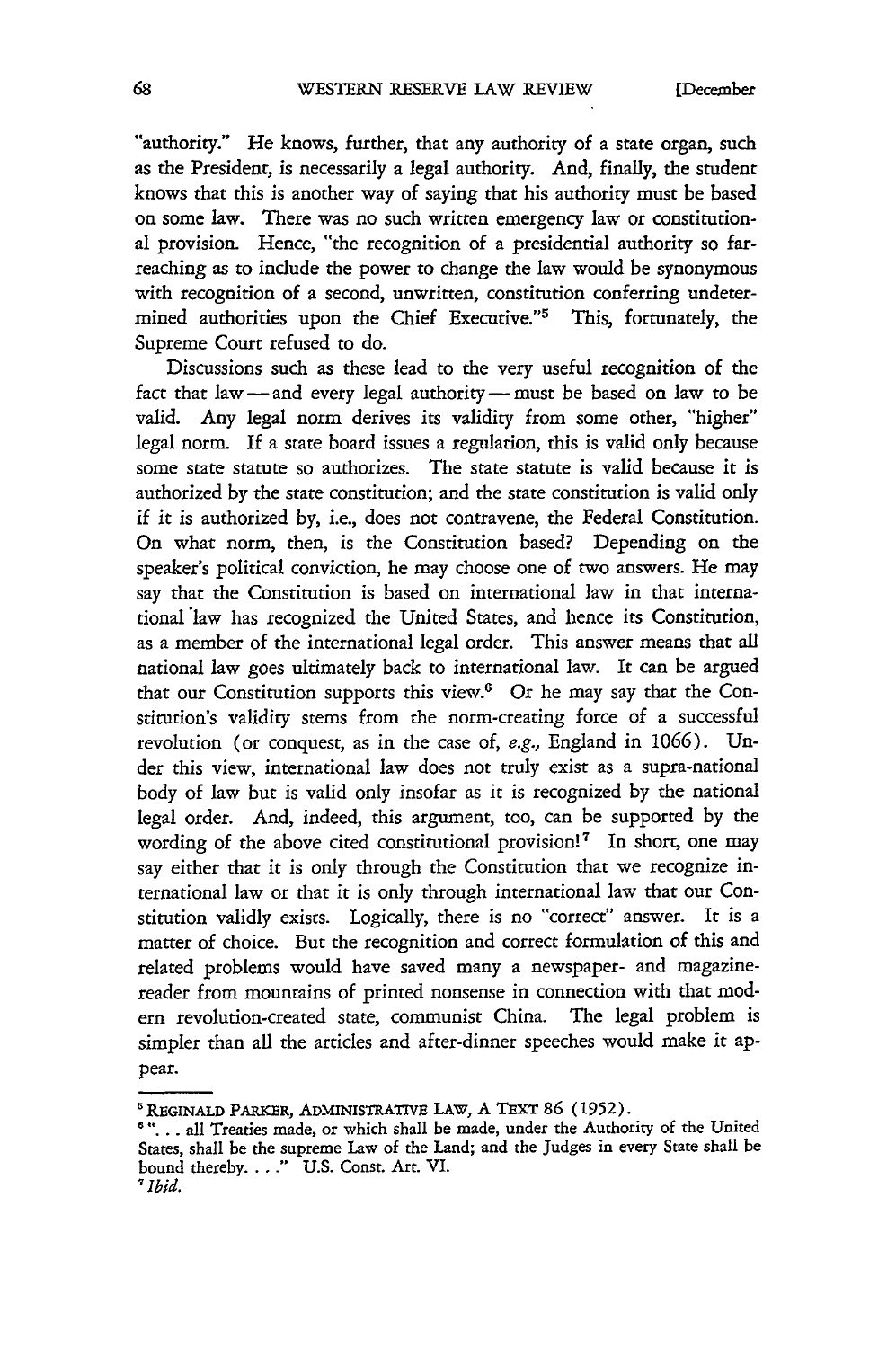Logical clarity in general and the recognition in particular that law must be based on law sharpen the critic's eye in reading a decision. Take *Pennoyer v. Neff.*<sup>8</sup> To satisfy himself for a debt for legal services a man seized another man's property in a manner quite proper under the laws, and with the help of the courts, of Oregon. The former debtor later sued him to recover the land and succeeded in the Supreme Court of the United States. But the creditor's action was perfectly lawful- the courts of Oregon said that they had jurisdiction over the seized property and upheld the procedure that was followed. (Suppose the incident had happened in Portugal, involving property situated there. Could then our Supreme Court have declared "illegal for want of jurisdiction" what was in fact legal because based on jurisdiction under the laws of Portugal?) Toward the end of its lengthy opinion, which is otherwise a **good** dissertation on "jurisdiction quasi in rem," the Court seemed to recognize the necessity that, however much it might frown on this or that kind of procedure, to set them aside there must be authority in law. The legal ground for its action then is presented by the Court: the fourteenth amendment; which, by decreeing that property may be taken only pursuant to due process of law, implicitly provided that a state must have jurisdiction in an objective sense - that is, actually, in the sense in which the Supreme Court will interpret "jurisdiction"-before it can proceed against a person. Oregon did not have jurisdiction, *ergo* its proceedings were invalid. So far, so good; but the complained-of proceedings took place in February 1866, *i.e.*, before the Fourteenth Amendment was enacted!<sup>9</sup> The Supreme Court was silent on this point. Its decision means that the amendment has retroactive force, which in turn would mean that every ex-slave could have sued for damages, for was he not deprived, through state law now invalid, of his liberty and property prior to the amendment? The Supreme Court may of course have based later decisions on this rationale, but in fact *Pennoyer v. Neff* has not become a precedent to the effect that the fourteenth amendment has retroactive force. I have the feeling that if the defendant's lawyer in that venerable landmark had been a good jurisprudence scholar, he would have demonstrated the far-reaching, undesirable result of the plaintiff's position and would have won the case.

In touching upon the problem of this or that interpretation of statutory or case law, the student of course realizes that many laws are ambiguous and that it is the task of the law applier to "find," as it usually is called, the "correct" construction. Yet if there is a construction that is

*<sup>895</sup>* U.S. 714 (1878).

<sup>&#</sup>x27;The amendment was proposed by Congress on June 13, **1866.** Ratification was completed two years later.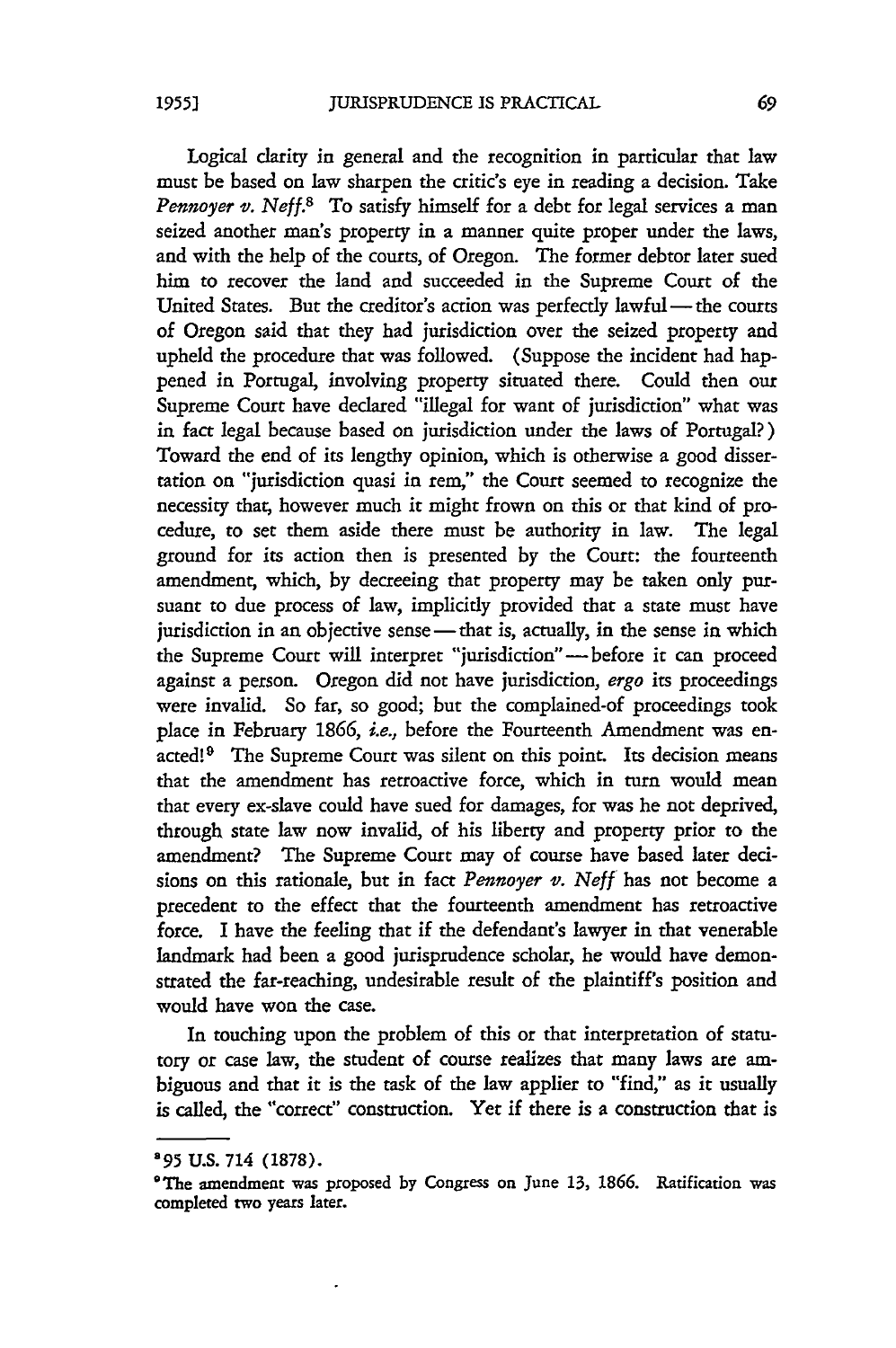EDecember

correct then the law is not ambiguous, and if it is ambiguous no one interpretation is more correct than the other. What the law-applier-legislator under a constitution, judge under a statute or the common law, etc. -really does, is to make a choice under the guise of "finding" law. His choice may rightly be called a political or policy choice, and it differs quite categorically from the ordinary law-applier's task of interpreting the law. The practical inportance of this distinction lies in the fact that it enables us to recognize a great many so-called truths as mere subjective opinions, not of what is correct, but of what is desirable to the judge or lawmaker. In other words, as long as the commerce **dause** is as ambiguous as it is, it will be up to the law-appliers and ultimately the Supreme Court to say what may be included in federal control under this clause. But the jurisprudence student knows that, while some of these interpretations may sound more desirable to him, none is more "correct" than the other.<sup>10</sup> I can think hardly of anything more practical.<sup>11</sup>

Members of the jurisprudence guild will no doubt have identified me as a follower of Hans Kelsen.<sup>12</sup> I have found his clear, logical way of examining the essential propensities of the legal order and of divorcing it methodically from politics (thereby not at all belittling the lawyer's political task and hence the necessity for his political education!<sup>13</sup>) as the one best suited for the purpose of instructing students as to what the law is. This, however, must not mean that a jurisprudence teacher should not pay attention to the great schools of jurisprudence and legal philosophy, notably the natural law school to which American political thinking owes so much; the historical school, which between Savigny and Spengler has reduced if not shattered man's belief in a universally valid harmonious order; and the modern sociologists who, though constantly confusing the "is" (man's actual behavior) with the "ought" (normative orders), have rendered inestimable contributions to the clarification of such problems as the purpose of the law and what its enforcement actually accomplishes.

**<sup>1</sup> <sup>0</sup> WILLIAM** W. **CROSSKEY,** POLITICS **AND** THE CONSTITUTION IN THE **HIsToRY OF** THE **UNITED STATES (1953)** to the contrary notwithstanding. But see Brown and Hart, book review, **67** HARv. L. REv. 1439 (1954).

<sup>&</sup>lt;sup>11</sup> Nobody will deny the practical value of mathematics despite the fact that it deals with abstract figures and concepts rather than with concrete objects and commodities. Especially recommended to jurisprudence students are his **GENERAL** THEORY **OF LAW AND STATE** (1945); *Science and Politics,* 45 AM. POL. Sci. REv. 641 **(1951),** a masterpiece that should be read by every lawyer and political scientist; THE LAW **OF** THE UNITED NATIONs xiii-xvii (1950) (preface "On Interpretation").

<sup>&</sup>lt;sup>13</sup> Hans Kelsen is the author of the Austrian constitution and was once a Permanent Judge in the Austrian Constitutional Court. In both these capacities, as well as an adviser to the American Government and to United Nations delegations, he has had more political experience than any American professor I can think of, now that Bruening has returned to Germany.